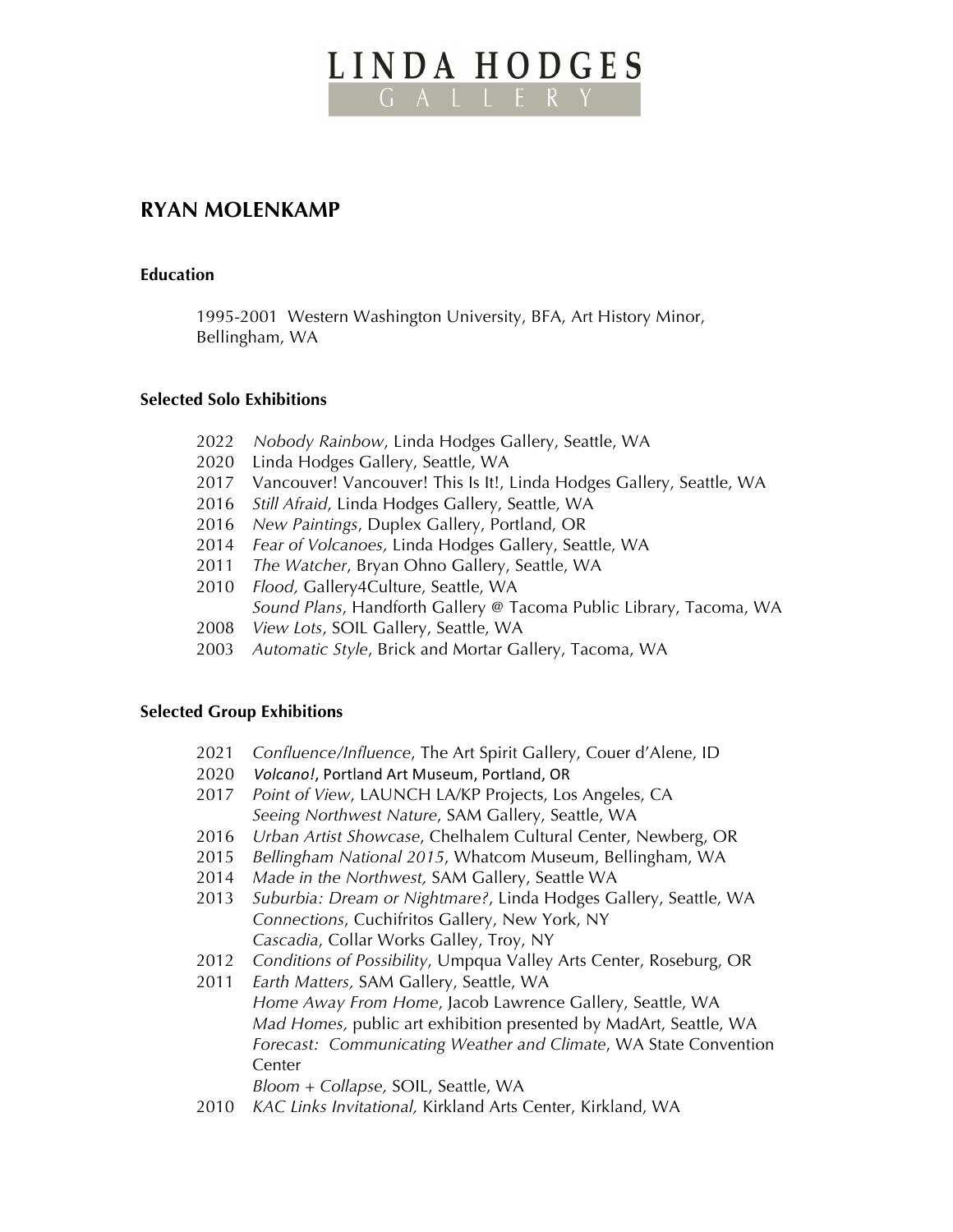| 2009 | We Built This To Leave, Vermillion, Seattle, WA                     |
|------|---------------------------------------------------------------------|
|      | Refracting Space, Steele Gallery @ Gage Academy of Art, Seattle, WA |
| 2001 | Beyond Borders, Viking Union Gallery at Whatcom Museum, Bellingham, |
|      | W A                                                                 |
|      | See-Saw, University of Wisconsin, Madison, WI                       |
|      |                                                                     |

2000 *Sweet Spot*, The Lucia Douglas Gallery, Bellingham, WA

#### **Awards + Honors**

- 2012 Residency: Jentel Artist Residency Program, Sheridan, Wyoming
- 2009 Grant Finalist (second prize), *The Fund*, Grant Program: The-Medium design firm

#### **Collections**

Microsoft Art Collection Swedish Medical Center Art Collection Seattle Public Utilities Art Collection, City of Seattle Umpqua Community College Washington State Arts Collection

## **Professional**

- 2017 Teaching Artist, Seattle Art Museum, Seattle, WA
- 2010 Curator, *The Portrait Challenge @ SAM*, Seattle Art Museum, Think Tank, Seattle, WA
- 2010 Curator*, The Portrait Challenge @ Bumbershoot*, Seattle, WA
- 2009 Graphic Design art for Atomic Atlas Skis 2010/2011 model
- 2008 Cover design art for Louis Liard Magazine, issue 21 Cover design art for album *We Camera,* by Shenandoah Davis
- 2008-10 Contributing writer + columnist, City Arts Magazine, print and online

#### **Bibliography + Press**

- 2021 Jeffrey Olson, Royal Talens, Interview, "The Creater's Studio", December
- 2018 Noelani Kurschiner, The American Scholar, "Modern Vesuvius", January
- 2017 Michael Upchurch, Seattle Times, "October Galleries: Apocalypse Now", **October**
- 2016 Amanda Manitach, City Arts Magazine, "Sketchbook Porn", August
- 2015 Matthew Kangas, art ltd. Magazine, "Natural Catastrophes", July/Aug 2015
- 2014 Rosencrans Baldwin, The Morning News, "Under the Volcano", Oct 13 Matthew Kangas, art ltd. Magazine, "Reviews: Ryan Molenkamp at Linda Hodges Gallery", Sept/Oct Nancy Worssam, The Seattle Times, "Face this 'Fear of Volcanoes' painting series", The Seattle Times, July 11